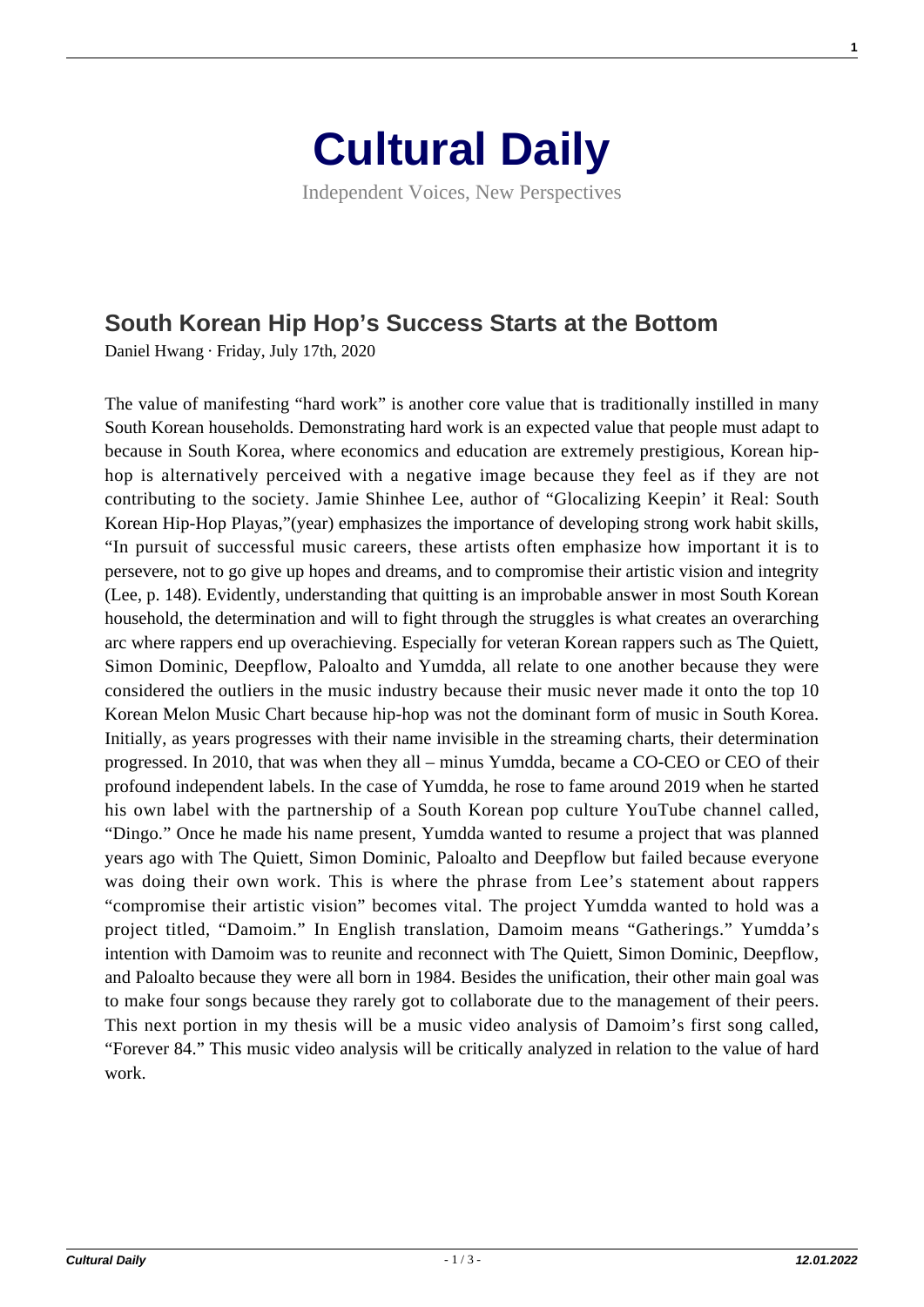

The analysis to "Forever 84" begins with the Damoim members saddled up inside a private plane as an indicator that they all have succeeded from the many struggles they faced either as an underground rapper or a rapper that was strictly unknown. From the private plane till the end of the video, all five members stick close to one another signifying that even though they are not biological brothers, they all succeeded in their own rights to get to where they are at. Even the clothing the artists' wear is not excessive except for Yumdda. The fashion symbolizes how modest they are because in most hip-hop music videos in the United States, rappers are seen with nonessential 500k chains and lavished in luxury. Throughout the entirety of the video, all five members are seen as a surrogate family and as a tourist because the activities they partake such as riding a moped around the city of Taiwan, exploring the nightlife of Taiwanese street market eating snacks, and most importantly, they accompany one another at their Airbnb and remain inclusive. The main purpose of the music video is to demonstrate that while they are rewarding themselves for the all the hard work they have achieved, they never fail to address that once the crew heads back to South Korea, work is resumed. Furthermore, this music video was supposed to be a vacation but paradoxically, the artists are always at work and preparing for their second song in the Damoim project. Ultimately, while the colorful aesthetics enhances the video to be appealing, the refreshing display of lighting in the foreground that shines around the members is a testament that their road to success is just a start and the value of strong work ethic will persist.

Conclusion: Ultimately, as much as the contemporary South Korean hip-hop culture has a smaller audience in terms of the size against the massive K-pop companies and the constant criticisms they face, the Korean rap culture's primary success is predicated on maintaining the balance of freedom. Whether the success is built through the establishments of independent labels, delivering compelling lyrics to a wide range of audience and using media to clear discouraging stereotypes, these Korean rappers are ultimately part of the same society that just happens to make music. Despite having a language barrier within their music, their authentic personality is what drives their culture to be consumed by the masses because since they know how conservative the country is, the consistent level of maturity shows their longevity success as a rapper. In the end, they all contribute in doing the same thing of showing respect, maintaining responsibility, working hard every day, and most importantly, the contemporary South Korean hip hop culture gives back to people regardless the support is non-present or present.